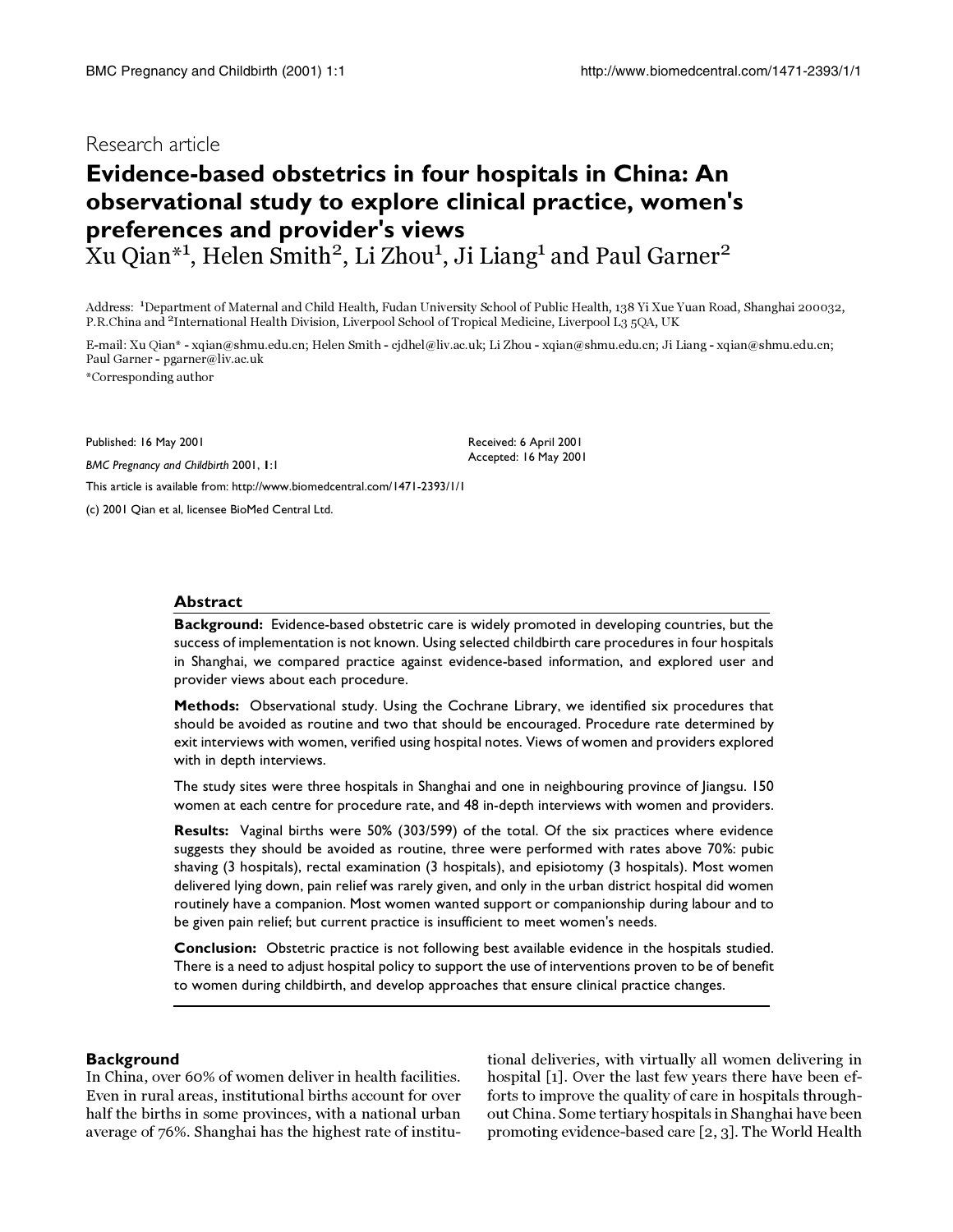Organization (WHO) and UNICEF have promoted baby friendly hospitals. However, mechanisms to encourage evidence-based obstetric care that is humane and women-friendly have not been discussed widely in the country.

The WHO is promoting evidence-based obstetrics. WHO publish the Reproductive Health Library, a free annual electronic publication, consisting of systematic reviews relevant to obstetric care in poorer countries [\[4](#page-6-0)]. The WHO also classifies practices in normal birth according to evidence [[5\]](#page-6-1). With colleagues in Chile, we have suggested that one step towards evidence-based practice is to document actual practice. We can then use this information to compare against reliable research summaries and explore with providers possibilities for change and ways to introduce more evidence-based practice [[6](#page-6-2)].

Many controlled trials internationally have investigated ways to change provider behaviour. Most have been developed on the premise that increasing knowledge will lead to change and improved practice. However, change is more likely if the needs of providers, consumers and communities are addressed [\[7](#page-6-3)]. The methods used in this study aim to explore the barriers and opportunities for change in the hospital setting. In a collaboration between providers and researchers in Shanghai, a process was established to make obstetric care more evidence-based and humane. This paper describes practice for common procedures where reasonable research evidence summarising benefits and harms exists in four hospitals. We were particularly concerned about procedures with important implications for the woman, by influencing her experience of childbirth; or for the service, by influencing resources or expertise required.

# **Methods**

# *Study sites*

All government hospitals in China follow practical guidelines from the Ministry of Health, and hospital leaders are responsible for implementation. For institutional deliveries doctors make decisions for childbirth interventions. Midwives assist during birth, but the doctor always takes medical decisions. The 'one-child policy' is still advocated nationally and the majority of women delivering in hospital are primigravidae.

We selected three hospitals in Shanghai, and one in Sihong, in the neighbouring province of Jiangsu. The urban units were purposively selected as they provide the training base for medical students from the School of Public Health (Fudan University), and they are hospitals where we had a good working relationship. The rural hospital was chosen as a comparison. We judged any deficiencies at these hospitals were likely to occur elsewhere, and that these were centres where change in practice could be initiated. The four hospitals were a specialist (university-affiliated) hospital (average 200 deliveries per month), a city level Maternal and Child Health (MCH) hospital (average 320 deliveries per month), an urban district MCH hospital (average 80 deliveries per month) and a rural county hospital (average 150 deliveries per month).

# *Data collection*

# *Exit interviews*

We used a structured interview with postpartum women to document practices used during childbirth, and their views about companionship or support during labour and the childbirth environment. We selected procedures for which evidence of benefits and harms had been summarised, and where the procedures were likely to impact on obstetric outcomes or the women's perception of care. As these procedures are likely to be common or uncommon, 150 postpartum women per hospital, who were healthy and with no complications, were interviewed consecutively from April - May 1999. Trained senior medical students visited the hospitals each day over the study period to interview women due for discharge that day. Procedures reported by women were verified using hospital notes. Data from exit interviews were processed and analysed using Epi Info.

#### *In depth interviews*

We explored women's views using a semi-structured interview. Women were asked about the care they received in hospital, their opinions on social support, their impressions of the hospital environment, any suggestions for improvements, and what the hospital should do to promote 'women-friendly' care. We interviewed 6 postpartum women from the previous exit interview sample who were willing to be interviewed in depth at each hospital. The number who refused further interview was not recorded, but for those who refused it was an inconvenient time - they were breastfeeding the baby, being examined by a doctor, or were being visited by relatives.

We used semi-structured interviews to explore provider's views about Caesarean section rates, interventions during childbirth, social support, constraints to good practice, and opportunities to change. We interviewed 6 providers at each hospital, three doctors (including the doctor in charge) and three midwives (including the sister in charge).

Researchers from the MCH department of the School of Public Health, Fudan University, conducted all in-depth interviews. Each interview lasted 45 to 60 minutes, followed an open-ended interview guideline and was taperecorded. In-depth interviews with women and provid-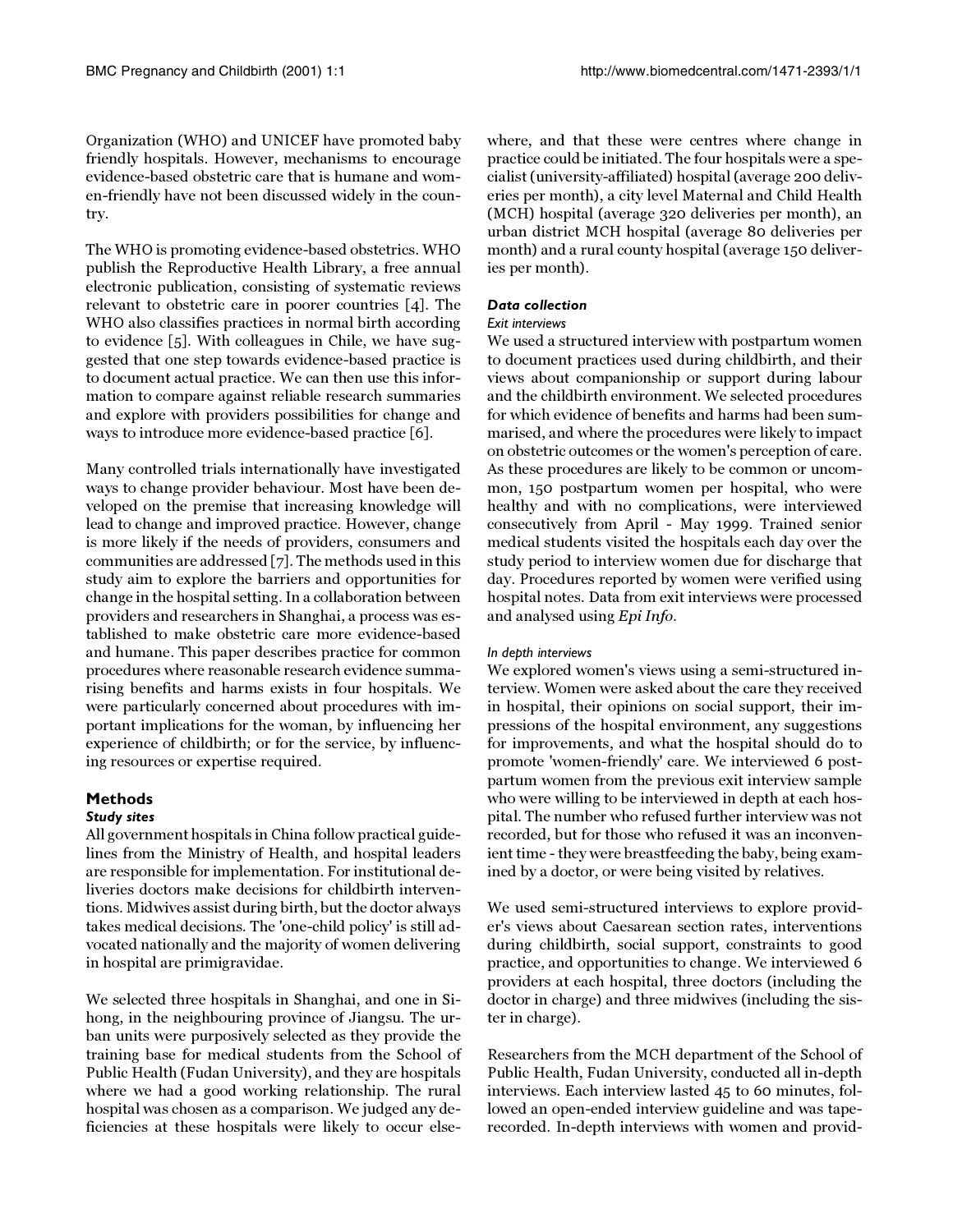ers were analysed manually. Transcripts from each of the study sites were analysed using methods of content analysis and common themes documented by study site. For the purpose of this report, the qualitative findings were interpreted and transcribed into English by the principal investigator and the research team.

#### *Ethical approval*

The study was permitted by the scientific research office in the School of Public Health, Fudan University, heads of the study hospitals, and directors of Obstetric and Gynaecology departments at the study sites. Participation was voluntary and respondents agreed to the recording process. Respondent's names were not recorded, and confidentiality was upheld.

#### **Results**

# *Participants characteristics*

<span id="page-2-0"></span>Table [1](#page-2-0) describes the demographic characteristics of the 599 women interviewed. The majority of women were primigravidae, as expected in China. Most of the women from Shanghai had attained senior high school or technical secondary school, but rural women in Jiangsu had below junior high school education. Women at the county hospital were more likely to pay fees themselves, with lower rates in the other hospitals, where women were mostly covered by Government, labour and medical insurance schemes.

#### **Table 1: Socio-demographic characteristics of participants by study site**

| Characteristics              | Specialist     | <b>City MCH</b> | <b>District</b> | County         |
|------------------------------|----------------|-----------------|-----------------|----------------|
| N                            | 150            | 150             | 150             | 149            |
| Mean age $\pm$ SD            | $28.2 \pm 4.6$ | $27.7 \pm 3.6$  | $28.5 \pm 4.9$  | $24.5 \pm 2.7$ |
| Range                        | $(19-42)$      | $(20-40)$       | $(19-31)$       | $(19-36)$      |
| High school<br>education (%) | 119(79)        | 130 (87)        | 116(77)         | 40 (27)        |
| First delivery (%)           | 132 (88)       | 143 (95)        | 139 (93)        | 139 (93)       |
| Self payment (%)             | 59 (39)        | 39 (26)         | 77(51)          | 122 (82)       |

#### **Table 2: Type of delivery by study site**

#### *Current practice*

#### *Caesarean section*

Table [2](#page-2-1) shows that half the deliveries were by Caesarean section. The total Caesarean section rate was highest at the district hospital (73%, 95% CI 65 to 80), and lowest at the county hospital (30%, 95% CI 22 to 37). Across all hospitals, 235 /296 of the decisions for Caesarean sections were made by doctors, mainly for fetal distress (65 women) and abnormal position (46 women).

#### *Procedures during vaginal delivery*

Table [3](#page-2-1) shows procedures used during vaginal delivery at each hospital, with wide variation in provider practice between hospitals. Some procedures, where best available evidence suggests they should be avoided, were routine practice, with rates above 90%: pubic shaving (3 hospitals), rectal examination (3 hospitals), and supine position (4 hospitals). Episiotomy was routine with rates above 85% in 3 hospitals.

Pain relief was provided for less than 27% of women at all four hospitals. Acupuncture, epidural analgesia, abdominal massage, diazepam and pethidine are the most commonly used methods of pain relief. Over half of the women (157/303) said they could not tolerate labour pain, and 34% (103/303) said they could not sleep because of the pain. All but one of the 303 women delivering vaginally wanted a companion during labour, but only 27% was this the case, mostly in the urban district hospital.

# *Women's views*

# *Type of delivery*

<span id="page-2-1"></span>Women who favour Caesarean section do so for a number of reasons - both physiological and cultural. 7/ 24 women inherited fear of vaginal birth from friends who relayed stories of severe pain; for instance one woman said, "my friend told me that vaginal delivery is really painful. I fear pain a lot and don't want to experience it. So I requested to have a Caesarean section."

| Type of delivery        | Specialist | City<br><b>MCH</b> | <b>District</b> | County  | Total   |
|-------------------------|------------|--------------------|-----------------|---------|---------|
| N                       | 150        | 150                | 150             | 149     | 599     |
| Spontaneous vaginal (%) | 60 (40)    | 71(47)             | 41(27)          | 99 (66) | 271(45) |
| Vacuum/forceps (%)      | 15(10)     | 11(7)              | 0(0)            | 6(4)    | 32(5)   |
| Elective CS (%)         | 41(27)     | 36(24)             | 87 (58)         | 28(19)  | 192(32) |
| Emergency CS (%)        | 34 (23)    | 32(21)             | 22(15)          | 16(11)  | 104(17) |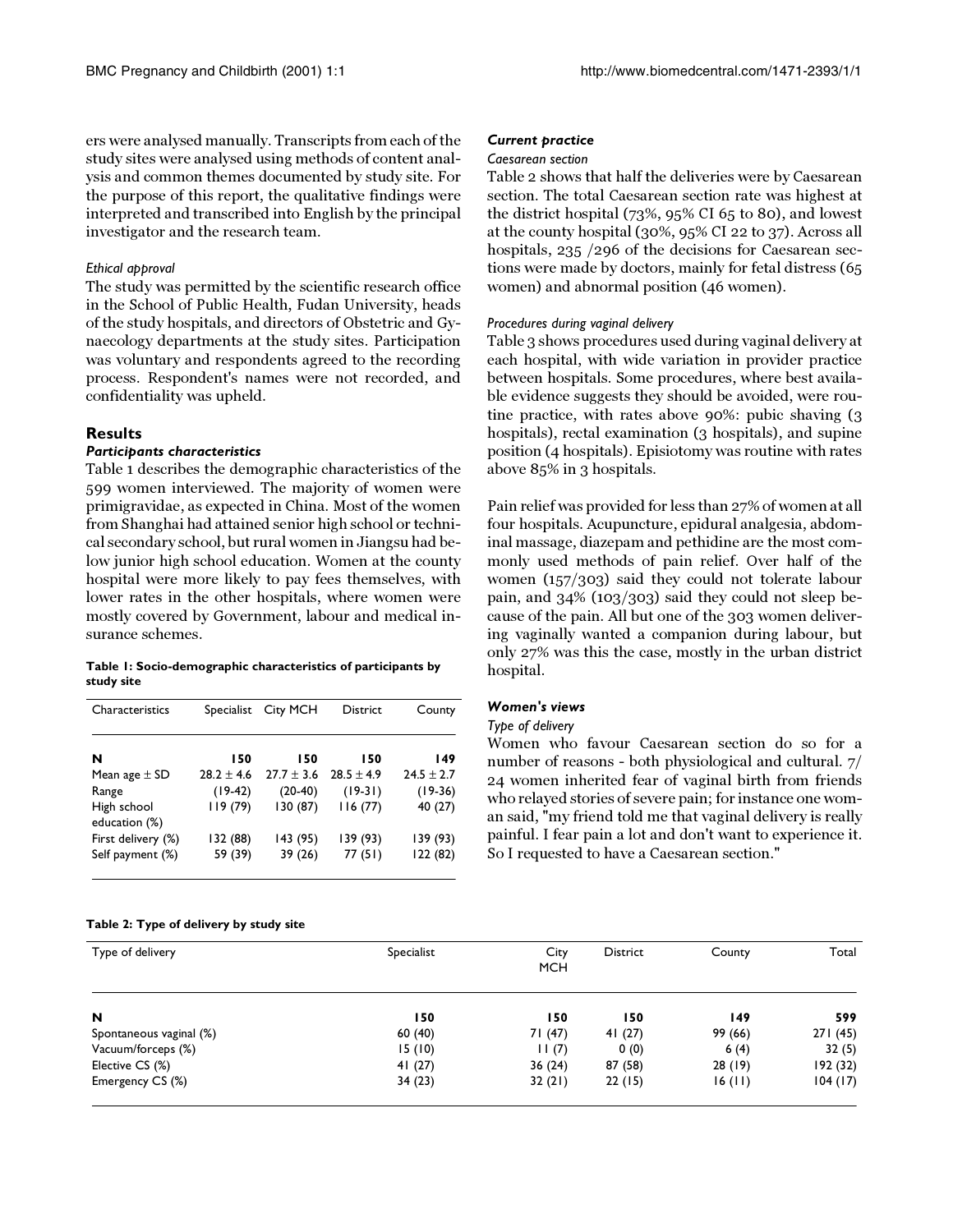| 82          | 41       |             |          |
|-------------|----------|-------------|----------|
|             |          | 105         | 303      |
|             |          |             |          |
| 82 (100)    | 39 (95)  | 98 (93)     | 219(72)  |
| $\vert$ (l) | 22(54)   | 0(0)        | 24(8)    |
| 0(0)        | 39 (95)  | 103(98)     | 213(70)  |
| 82 (100)    | 41 (100) | 102(97)     | 300 (99) |
| 76 (93)     | 37 (90)  | $\vert$ (l) | 189 (62) |
|             |          |             |          |
| 74 (90)     | 36 (88)  | 68 (65)     | 248 (82) |
|             |          |             |          |
| 19(23)      | 23 (56)  |             | 77(25)   |
| 30(36)      | 38 (93)  | 8(8)        | 82(27)   |
|             |          |             |          |
|             |          |             | 8(8)     |

**Table 3: Actual practice in four hospitals in China. Procedures are categorised into "avoid as routine" or "encourage as routine" through reference to research evidence from Cochrane Systematic Reviews**

Caesarean delivery was also preferred for reasons strongly linked to traditional Chinese culture. For example, one woman explained that Caesarean delivery could allow one to choose a good day of childbirth according to the Chinese calendar.

Traditional beliefs also influenced a preference for avoiding CS. 3/24 women mentioned that the operation will damage their 'yuan qi' or vigour making them lose energy. One woman commented, "anyway, CS is an operation, it may damage my 'yuan qi'. It is also more expensive than vaginal delivery, I feel it is hard to afford it." Other women, who initially feared vaginal delivery, explained that when encouraged by providers, they found confidence to try normal birth - as one woman explained, "I would have liked to have had a Caesarean section because I am afraid of pain. But when I got to the hospital, one old doctor volunteered to be a companion, and to stay with me and encourage me to try a vaginal delivery. Her words with experience made me feel more confident. So I tried and finally had a successful vaginal delivery."

#### *Pain relief*

12 out of 13 vaginal delivery women described their experience of labour pain as intolerable, and that they had never experienced pain like it before. A typical comment was, "it was very painful and really intolerable, I don't want to have another baby again. I hope someday we can have delivery in no pain." Some women (10 out of 13 vaginal deliveries) said they wanted to deliver with control of pain, but they feared that drugs might affect the baby. Others were more prepared to accept labour pain. For example, one said, "Childbirth is a natural event and also is a mother's responsibility. I would like to follow the nat-

ural process; I've prepared to experience any feelings. I don't need any pain relief because it may cause adverse effect on my baby."

# *Social support during childbirth*

16 out of 24 women interviewed agreed with the concept of social support during childbirth. Support of family members was regarded as helpful in different ways to that of lay companionship. Women commented that family members help with daily needs, are able to seek assistance from staff, and offer comfort and support. One commented, "I would like my husband with me in the labour room. He can share my pain and hold my hands. I can feel support and dependable. My husband can understand that childbirth is not easy for his wife." Companionship offered by a lay person was also described as beneficial - not so much for comfort and support, but to communicate instructions to women.

Other women did not favour companionship during labour; and some disagreed particularly with the presence of partners during childbirth. One woman expressed strongly her feelings about the presence of her husband: "If no one accompanies me, I will feel more strong to face the situation. I don't want my husband to see me crying and bleeding during childbirth. He will be very nervous and even shocked."

# *Provider views*

#### *Caesarean section rate*

During in-depth interviews, providers discussed ways to reduce the Caesarean rate, one doctor suggested, "If the hospital has a clear policy for CS, we will feel more confident to say no to those clients asking for CS without any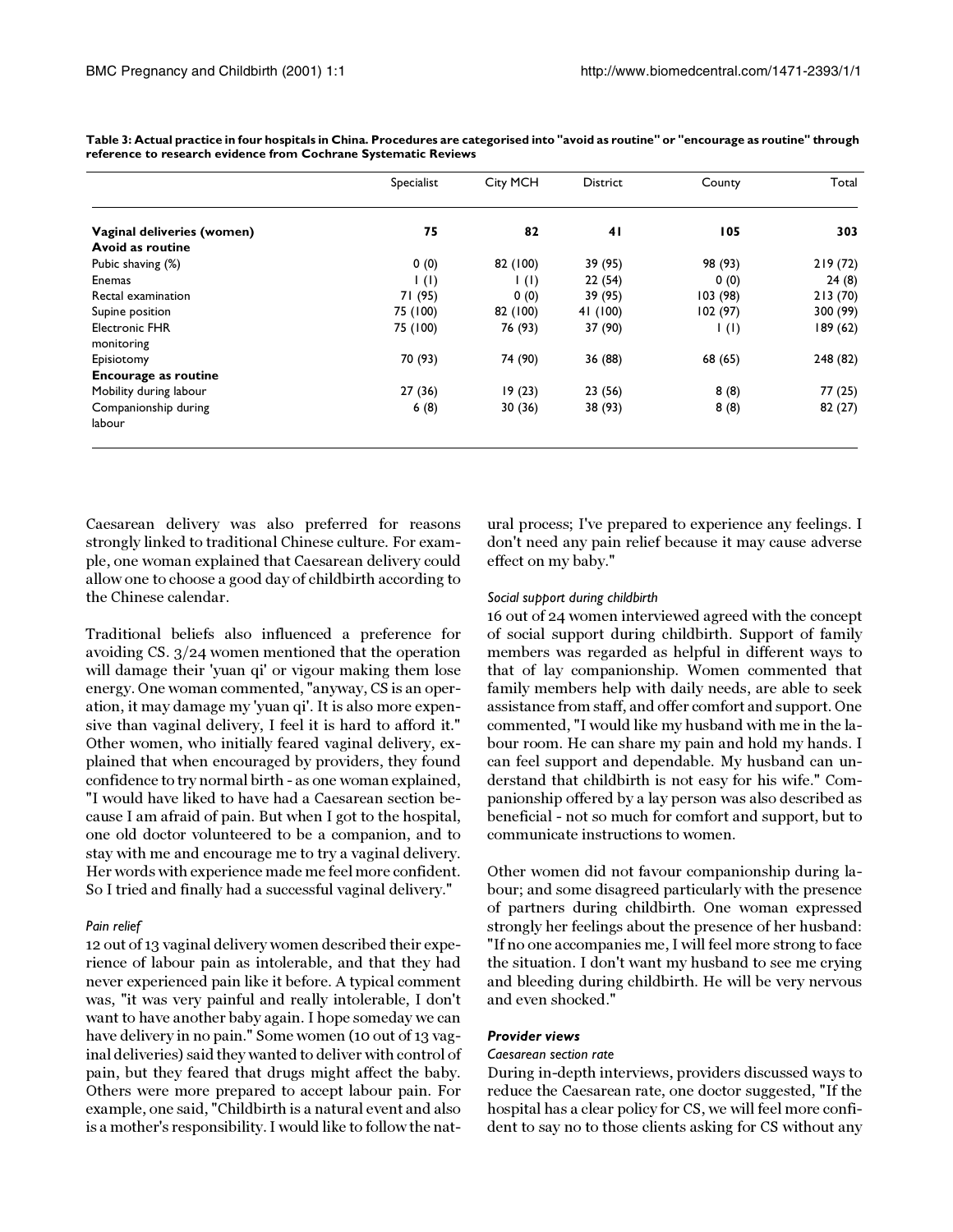medical indicators." Reducing the incidence of 'macrosomia' or the number of babies over 4 kg in weight was another suggestion.

A few  $(3/24)$  providers believe CS is a safer option than vaginal delivery especially with the improvements in operation techniques. They feel more confident using CS since there is a lower risk of complications arising.

# *Pain relief*

There were few comments about the use of pain relief during labour, but one midwife described the association between pain relief and further intervention during labour, "Pain relief should be provided to women with severe pain. If women in labour cry hard, the delivery process will become more difficult because they will loose energy and also don't have good co-operation with midwives, then they ask for a CS."

# *Provider's view on a restrictive policy for episiotomy*

Providers generally believed that routine episiotomy is required for primigravidae, although appeared open during interview for restrictive policy. One doctor stated, "Episiotomy means women have a cut and need to be stitched, and this increases the chance of infection. If midwives can improve their birth attending techniques, it is possible to change the routine policy to more restrictive use." The commonest perceived benefits of a restrictive policy for episiotomy were a reduction in maternal infection during delivery, reduced length of hospital stay, decreased cost of delivery, and less psychological distress for the woman. In addition, providers suggested that a more restricted policy could promote early initiation of breast feeling since women will be more able to adopt a sitting position. Providers identified several problems associated with a restricted episiotomy policy, including increased incidence of tearing, increased fetal distress and more frequent postpartum vaginal bulging and stretching. One doctor commented on the resulting pressure on providers to take more responsibility during the childbirth process: "Most Chinese women are primiparous. Restricted episiotomy can make women at more risk of tears, and providers must take more medical responsibility."

# *Social support during childbirth*

All providers agree social support is good practice but commented on associated adverse effects. Companionship offered by a family member was considered beneficial in terms of psychological support, and helping with the woman's daily routine. Conversely, providers feared that women may be less co-operative, that conflict between provider and the woman may arise, and that companions may intervene in the delivery process.

Providers suggested support offered by a lay person could be more beneficial than a family member. Comments seemed to suggest that most lay companions are retired midwives, and therefore are able to assist providers in observing the childbirth process, finding problems, and encouraging normal vaginal delivery. However, providers cited the risk of cross infection, supporters intervening with medical procedures, and the fear that midwives would take less responsibility as problems associated with lay companionship.

Providers indicated there were a number of problems with considering a policy of social support: it is difficult to find suitable lay persons to give support, and many maternity units lack the necessary privacy to allow companions to be present. Only one single delivery room is available at the specialist hospital to allow both lay and family companionship upon request. Lay companions are provided in both the labour and delivery room on request at the city MCH hospital but there are no single delivery rooms (which are often requested by foreign women in Shanghai). The district hospital allows family members to be present in the labour room but no lay companion service. Neither lay nor family companionship is permitted at the county hospital. The district and county hospitals do not currently have any single delivery rooms.

# **Discussion**

# *Limitations of the study*

Only 4 hospitals were selected as our study sites. They represent four different types of provider, but the findings cannot be extrapolated to hospitals in other provinces. We selected women for exit interviews at only one time point in the year, and did not sample across months.

For the in-depth interviews, providers were selected purposefully, seeking the key members of staff who were more able to comment on current practice and discuss opportunities for change in their hospitals. However, some participants lacked knowledge of the most up to date evidence, and this affected their understanding of the changes needed.

#### *Current practice*

Routine obstetric practice varied between hospitals, and some unnecessary and uncomfortable procedures were common, even though systematic review findings do not provide evidence of benefit. For example, routine practice (more than 70% of vaginal births) included supine delivery (4 hospitals), rectal examination to monitor labour (3 hospitals), pubic shaving (3 hospitals), and episiotomy (3 hospitals). Interventions for which practice is inconsistent across the study sites include enemas, rectal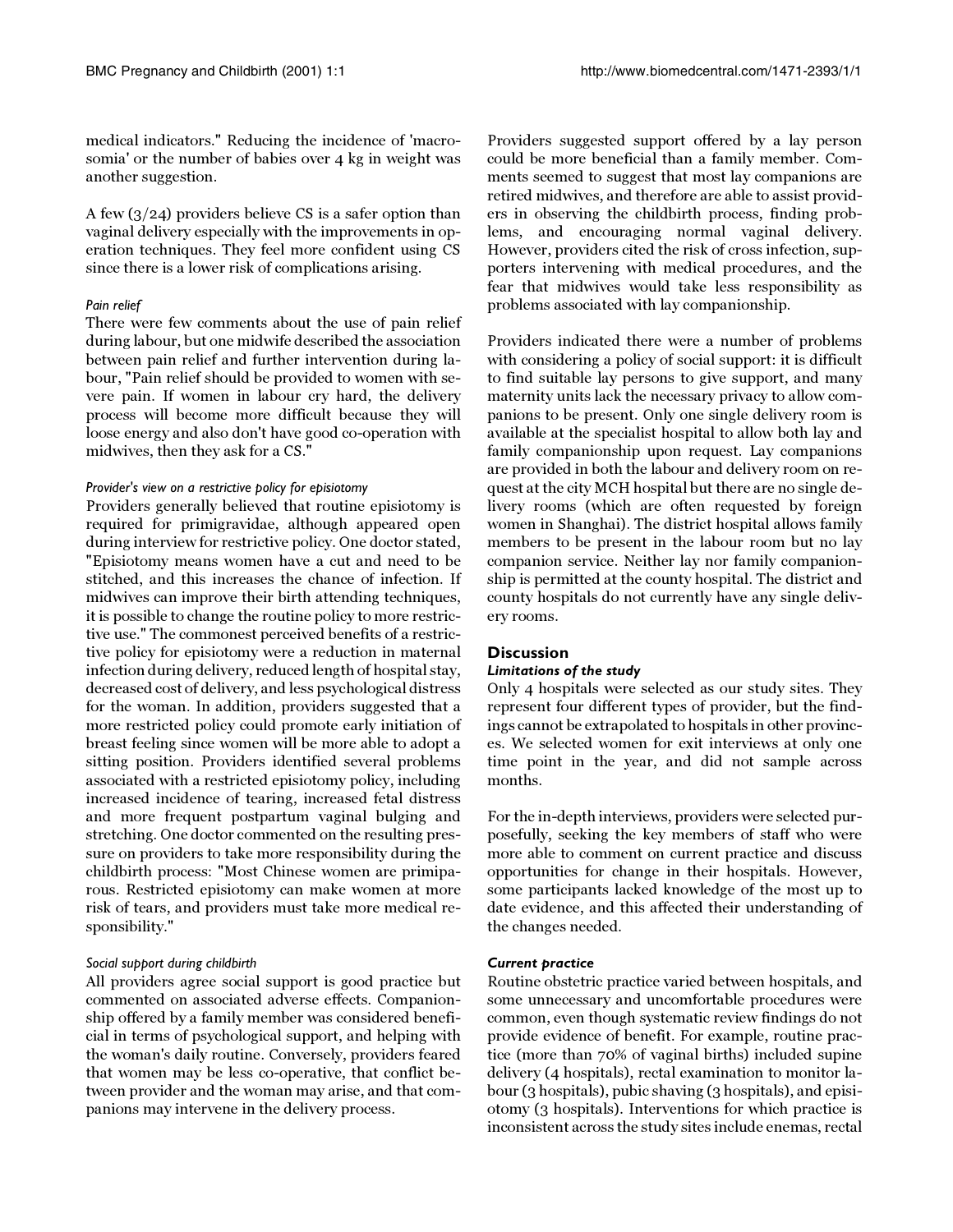examination, electronic FHR monitoring, and companionship during labour.

Companionship during childbirth has been initiated in the study hospitals, but it is presently insufficient to meet women's need. Findings from clinical studies in Shanghai [\[2](#page-5-1)[,3\]](#page-5-2) and systematic review evidence [\[8\]](#page-6-4) show the clear benefits of social support during childbirth. The main barriers to implementing social support at the hospitals we studied were the labour wards were too small to accommodate them, and the family members had less basic knowledge about childbirth so the providers prevented them attending.

Pain relief was not usually given, although most women were primigravidae, and pain was a common complaint from the in-depth interviews. This is consistent with work by Zhu [\[9\]](#page-6-5). The Caesarean section rate was high at three of the facilities, and the qualitative results suggested that inadequate pain relief might contribute to women preferring Caesarean section to relieve or avoid pain.

The Caesarean section rate at our study sites is consistent with Huang's report in China [[10\]](#page-6-6). Indications for Caesarean section (when it was the doctor's decision) were largely medical; 22% women out of our total Caesarean section cases were diagnosed with fetal distress, which is higher than Zhao's report (14.8%) in China [[11\]](#page-6-7). However, the diagnosis of fetal distress by continuous FHR monitoring alone may be not accurate enough [\[12\]](#page-6-8). Other reasons for CS delivery mentioned frequently by providers in our in-depth interview were precious and over weight babies and a few commented that they had more confidence in using CS as there is a lower risk of complications. Further work will help elucidate the influences on the high Caesarean section rate, and this study has highlighted the need to examine whether inadequate pain relief is an important contributing factor to women's preferences.

#### *Implications for policy*

Despite the considerable barriers that must be overcome in order to implement evidence in practice, some hospitals are already moving towards more 'women-friendly' obstetric care through a process of incremental change and modifications to hospital guidelines. One of the study hospitals has initiated a continuous antenatal to delivery service with one fixed group of providers. Shaving and rectal examinations have been eliminated in two hospitals respectively. Episiotomy is being used selectively in the rural hospital, and the use of enemas has been reduced in three of the four study sites. Social support has been encouraged at all study sites, and private delivery rooms are being offered in the specialist hospital. These hospitals represent good examples of how evidence-based practice can be implemented.

On the basis of this study, the Women's Health Care Association of China has conducted an operational study on protecting, promoting and supporting normal birth to encourage evidence-based obstetric care in 13 MCH hospitals nationally (FL Wang, personal communication, 2000).

Internationally, this study highlights the importance of exploring variations in practice against evidence-based approaches and women's needs, to improve quality of care.

#### *Other information*

This study was part of the Better Births Initiative, arising out of collaborative work between China, South Africa [[13](#page-6-9)], Zimbabwe [\[14](#page-6-10)] and the UK. The rationale for the Better Births Initiative is that if providers change their current practice in relation to a few common obstetric procedures, care would become more evidence-based, less degrading and more comfortable. These changes could happen today at no cost, and would improve service quality, obstetric outcomes, and women's experience of childbirth. For further information, see [http:// www.liv.ac.uk/lstm/bbimainpage.html].

#### *Contributors*

XQ formulated the study objectives, was responsible for all phases of the study and wrote the paper. HS contributed to data analysis, interpretation and writing. LZ supervised data collection, analysis and results presentation. JL conducted the statistical analysis. PG developed the initial study design, provided technical support and helped write the paper.

#### **Acknowledgements**

Thanks to the providers at our study sites for their co-operation, to the women who participated for sharing their views and experiences, and to the research and senior medical students from Shanghai Medical University for helping with the data collection. XQ is the guarantor.

This project was funded by the European Union Directorate General XII ERBIC18CT-96086 and the Department for International Development (UK). The funding bodies take no responsibility for the data presented or the views expressed.

#### *Competing interests: none declared*

#### **References**

- <span id="page-5-0"></span>1. MCH Department of Beijing Medical University : **Report on analysis of maternal and child health routine collection data in 1997.** *Beijing, Beijing Medical University* 1998,
- <span id="page-5-1"></span>2. Shi LX, Shao YL, Jiang WM, Cheng HJ, Pan JF: **Clinical study on 'doula' delivery.** *Chinese Journal of maternal and Child Health Care* 1997, **12(4)**:229-230
- <span id="page-5-2"></span>3. Wang DF, Mao XF, Qian SP, Chen RJ, Hua JZ: **Clinical study on delivery with 'doula' companionship.** *Proceedings from the first 'safe motherhood' programme meeting. Ministry of Health, MCH Division, with*